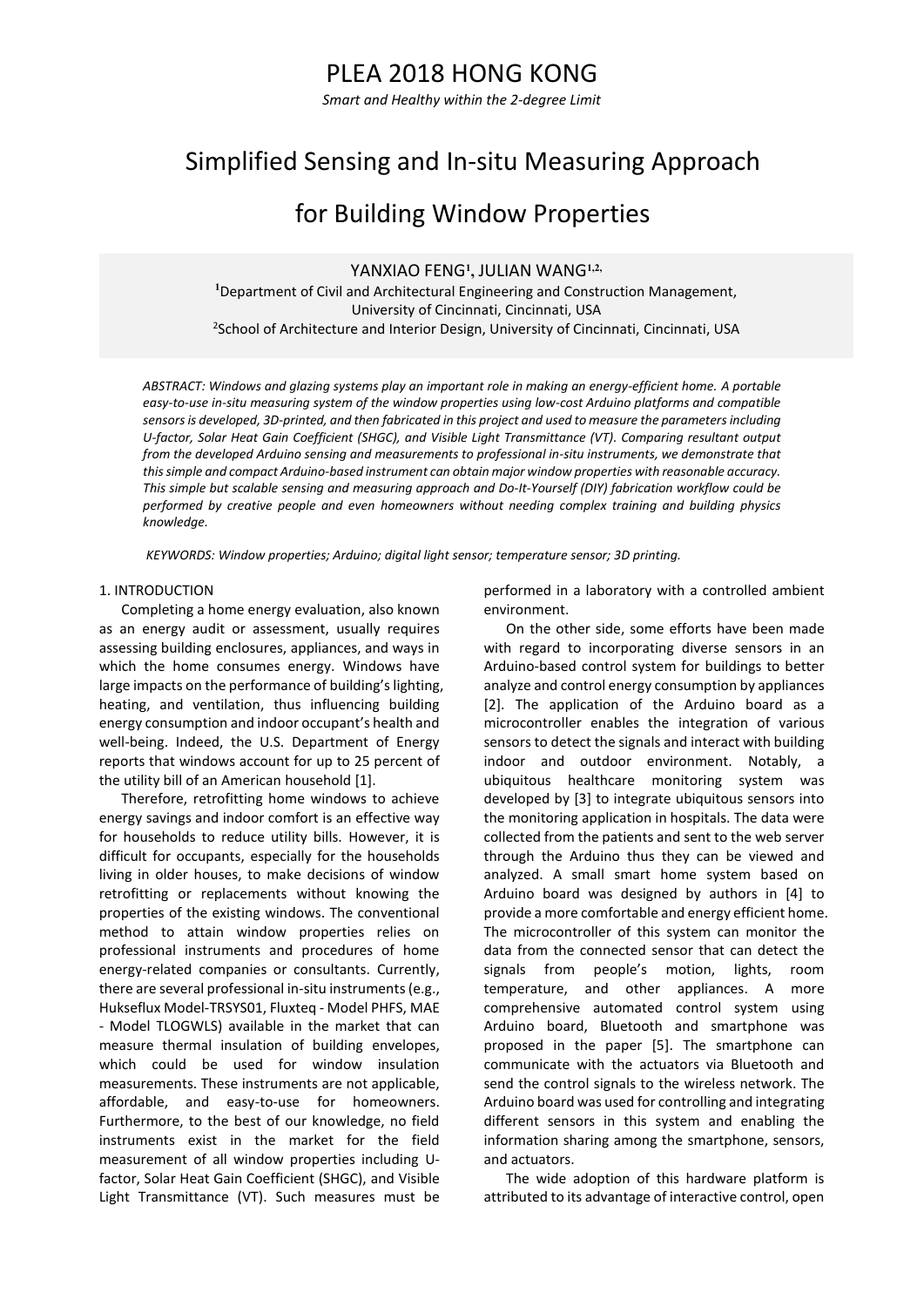source programming and easily environmental adaptation [6], which enables the possibility of using Arduino-based platforms and compatible sensors for building window property measurements. In this paper, we present a simplified but scalable in-situ measurement system using the Arduino Uno board and low-cost sensors for window properties. The primary contribution of this paper is the DIY fabrication approach for prototyping this in-situ measurement device that integrates components for physical environmental/surface sensing, processing, and displaying.

## **2. METHODOLOGY**

The Arduino-based module is developed as a prototype of the window measuring tool with low-cost and small size electronic elements, mainly including luminosity sensor, phototransistor, temperature sensor, surface temperature sensor, and display screen. These low-cost electronic components have been widely used and verified in various applications, such as indoor air quality monitoring, smart parking kit, virtual reality station, disaster alarm systems, etc.[7-9]. The finished module will have a user-friendly interface using a display screen to show the measured real-time data.

## **2.1 Module design**

The National Fenestration Rating Council (NFRC), a non-profit organisation in the U.S., has established a reliable energy performance rating system for building windows in terms of five major window properties: Ufactor, Solar Heat Gain Coefficient (SHGC), Visible Transmittance (VT), Air Leakage (AL) and Condensation Resistance (CR) [10]. The properties of U-factor, SHGC, and VT are focused on in this paper as they have a major influence on energy use and indoor environmental performance. Also, air leakage is much more to do with window frames and sashes rather than glazing. Two sets of data are employed to calculate the property values, each of which representing a ratio that compares the number of outdoor parameters to indoor parameters. The correlated parameters which are required to be measured or accessed including air temperatures of building's indoor and outdoor, surface temperatures of window's internal layer and external layer, incident solar irradiance, transmitted solar irradiance, incident visible light, and transmitted visible light. The major equations used for this sensing and measuring system are the following:

 $Q = A \cdot \Delta T \cdot U$  (1)

where Q - rate of heat flow through a building assembly (in Btu/h);

 $A$  - area of the assembly (in ft<sup>2</sup>);

Δ*T* – temperature difference between the outdoor and indoor temperature (in  $F^{\circ}$ );

$$
U - U-factor (in Btu/ft2·hr·Fo).\nSHGC=TS+Ni As (2)\nwhere  $T_s$ - Direct solar transmittance;  
\n*Ni* - inward flowing fraction of absorbed radiation;  
\n $A_s$ - solar absorptance.
$$

$$
VT = \frac{L}{L_T} \tag{3}
$$

where *L* - daylighting passing through glazing; *L<sup>T</sup>* - total daylight landing on glazing.

## **2.2 Arduino board and the selection of sensors**

In this model, Arduino Uno is used as the microcontroller board and to serve as a programming platform to integrate the above sensors and electronic units (see Table 1). The analog and digital input function enable us to convert signals/raw data output by the sensors to readable numbers. The Arduino Uno module built in this experiment is shown in Fig.1.



*Figure 1: Arduino board module*

| Table 1: Key electronic sensors used in this system |  |
|-----------------------------------------------------|--|
|-----------------------------------------------------|--|

|                            | Sensor Specification |  |  |
|----------------------------|----------------------|--|--|
| Luminosity sensor          | Adafruit TSL2591     |  |  |
| Surface temperature sensor | RTD PT100            |  |  |

#### **1) Luminosity sensor**

The TSL2591 luminosity sensor is an advanced digital light sensor and can be used in a wide range of light conditions. It is more accurate compared with other CdS cells and enables exact lux calculations. The more convenient part of this sensor is that it contains both infrared and full spectrum diodes [11]. This means the infrared and visible light can be separately measured. The ADC design makes it can be used in almost any microcontroller. The lux range that it measures is from 188 μLux sensitivity up to 120,000 lux.

The visible light measured via TSL2591 in the unit of lux is used to calculate a window's property of VT. The full spectrum light source signal measured is used to calculate the incident solar irradiance on the glass and through the glass. The heat gain through a window may come from directly transmitted solar radiation and the subsequently released heat by window shown in Equation 2 [12]. For simplicity, it is assumed that the fraction of the direct solar transmitted (Ts) is much larger than the fraction of absorbed and reemitted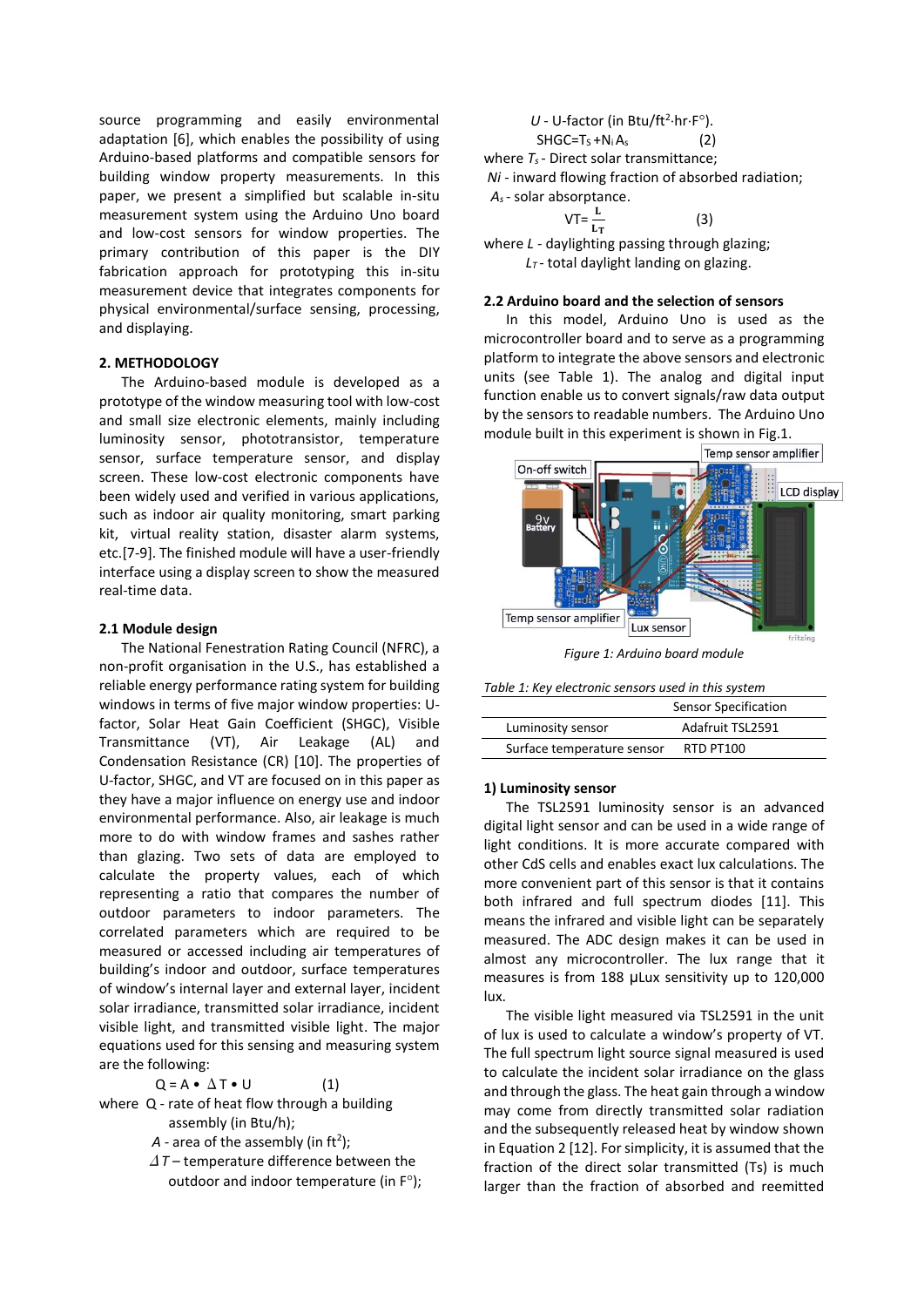solar irradiation. From the solar irradiation measured inside of a window and the outside of the same window in a very small interval, the SHGC can be approximately calculated from equation 4:

(4)

$$
SHGC = \frac{E}{E_T}
$$

where E-solar irradiance passing through glazing;

 $E_T$ - total solar irradiance landing on glazing.

The lux sensor was connected to four wires which were wrapped by extended insulation plastic (Shown in Figure 2). The other ends of wires were connected to Arduino board.



*Figure 2: Lux sensor processing*

#### **2) RTD PT100 temperature sensor**

Resistance temperature detectors (RTDs) are temperature sensors that contain a resistor that changes resistance value as its temperature changes [13]. Compared with other NTC/PTC thermistors, the RTD is more stable and accurate. It has been used in the laboratory and industrial processes for many years. Different construction techniques of RTDs have been developed to provide a reliable solution for surface contact temperature measurement [14]. The RTD PT100 temperature sensor is selected to measure the surface contact temperature. The Platinum RTD PT100 has a resistance of 100 ohms at 0 °C so it is named PT100 [15].

Three RTD sensors are used to design and construct a component with two 3D printed cuboid parts with acrylonitrile butadiene styrene (ABS) plastic. The sectional view of the interior of two cuboids are shown in Figure 3 and the 3D printed cuboids are shown in Figure 4. The heat transmission resistance of this component can be calculated with a known thermal resistance of the ABS plastic and the air gap. The thick cuboid with two embedded RTD probes is used outside of the window and the thin cuboid with one embedded RTD probe is used inside of a window at the same time.

In order to measure the heat flux through the glass, the temperatures of the different surface of thick cuboid and the temperature of the thin cuboid surface need to be measured. When the width and height of insulation are far greater than its thickness, it can be assumed that the heat flux intensity is equal through the insulation. Thus it can be concluded that the heat flux intensity through the cuboid is equal to the that through the glass. Through mathematical calculation, the heat flux Q in equation 1 can be calculated and then U-factor of the window can be solved.



*Figure 3: Section view of cuboid parts*



*Figure 4: 3D printed cuboids*

### **3) LCD display screen**

A standard LCD screen is selected to display the real-time data collected using the Arduino module. The LCD screen has 16 characters wide and 2 rows. The LED backlight can be dimmed with a resistor. The display will alternately display the information of lux and solar irradiance, and three surface temperature from the RTD sensors.

#### **2.3 Data calibration**

Although the sensors have been calibrated individually when they come out of factories, the output values may still need comprehensive calibrations. Hence, in this study, a few professional instruments are used to generate reference values for calibrating these simplified sensing module outputs. These instruments are listed in the following table 2. The lux sensor is used to measure two wavelength ranges of solar radiation: visible light range and full spectrum light range. It is calibrated correspondingly by two professional lux measure tools. In the process of collecting solar radiation data, the lux sensor was placed at the angle and height from the light source as same with the measurement tools as possible to reduce and eliminate the errors.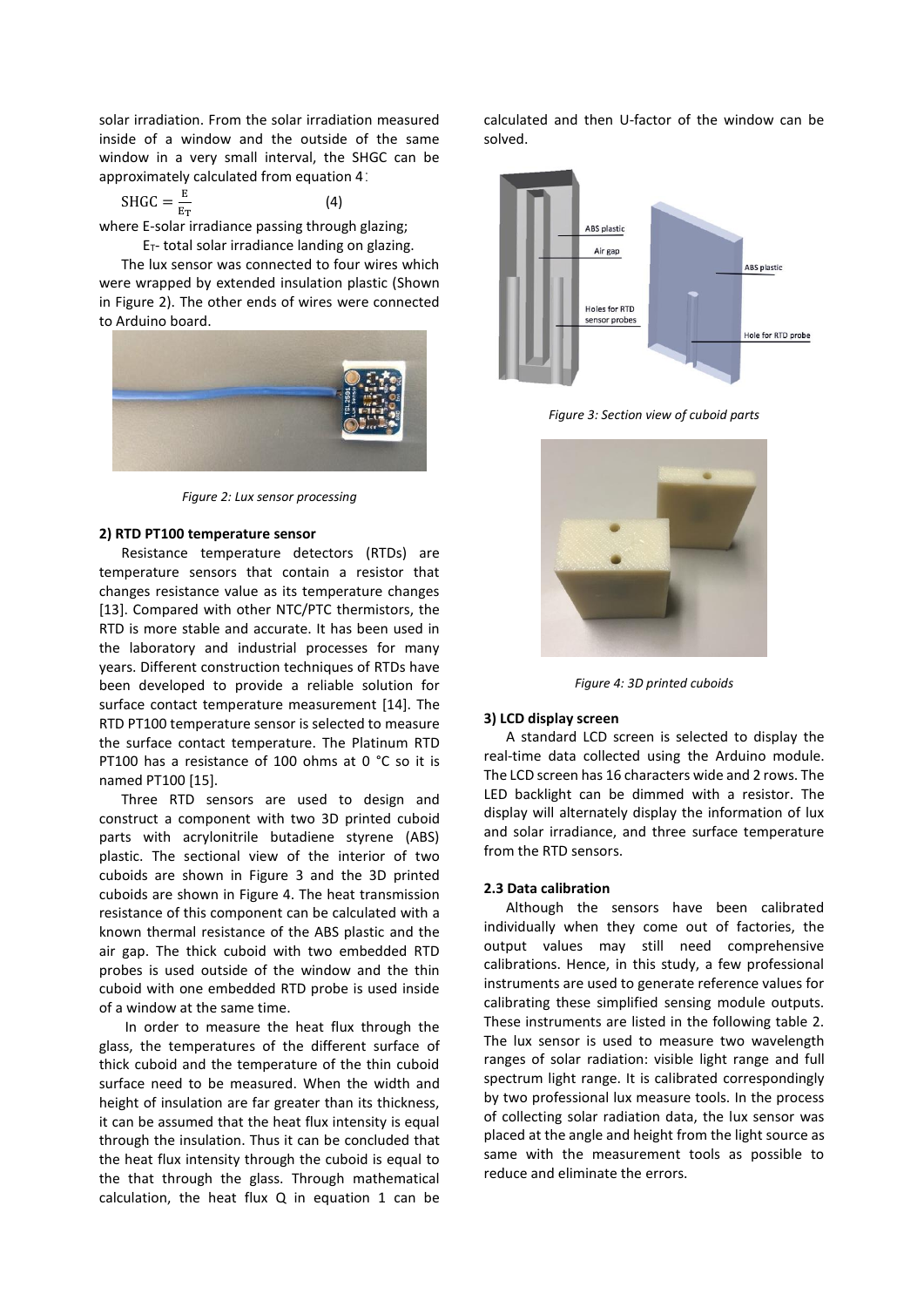*Table 2: Professional instruments used for calibrating the simplified sensing module outputs*

| Sensor         | Output (unit)                   | Professional   |
|----------------|---------------------------------|----------------|
|                |                                 | Instrument     |
| Adafruit       | Spectral irradiance (w/m2)      | ASEQ LR1-T v.2 |
| <b>TSL2591</b> | Visible light illuminance (lux) | KM T-10MA      |

## **1) Spectral irradiance calibration**

The spectrometer ASEQ LR1-T v.2 is a mini irradiation measurement tool that has the custom design. It enables the users to select the spectral range and resolution to satisfy their needs. LR1 can be recognized by Windows operational system [16]. The graph data obtained with LR1 software is possible to see a spectrum with a black line corresponding to the irradiance energy at a single wavelength. The tool has a self-calibration design and has three configurations. One of them has a spectral range from 200 nm to 1200 nm which is used for the sensor calibration.

For the full spectrum of solar irradiance, a power relationship between the source signal for the full spectrum from the TSL2591 light sensor and the energy measured in LR1-T is found (See Figure 5). The source signal for full spectrum can be as high as 50,000 which approximately indicates the solar irradiation on a sunshine day at 2:00 PM on June in Cincinnati, Ohio. The power function can be put in the Arduino code and the irradiation can directly be read in the LCD display.



*Figure 5: Relationship between the measured data of TSL2591 sensor and ASEQ LR1-T v.2*

#### **3) Illuminance calibration**

This illuminance meter has one sensor with a connected long wire and adaptor connected with the main body. This instrument can measure a light source with fluctuations in a low-frequency accurately [17]. The receptor is very sensitive to the light and it must be placed stably in the process of measurement.

For the visible light, the TSL2591 measuring range is from 0 to 120,000 lux. There are totally 300 sets of lux data gathered to compare the accuracy of the TSL2591 sensor to the KM T-10MA. The regression line for the wide lux wavelength ranges is shown in Figure 6.



*Figure 6: Relationship between the measured data of the lux sensor and Illuminance meter T-10MA*

## **3. OUTPUT TESTING AND RESULTS**

All the electric parts are placed in an Arduino enclosure including the LCD display, battery, holes for a USB connection and the on-off button. The finished look of the final fabricated instrument is shown in Figure 7.



*Figure 7: Fabricated instrument*

The usage of this Arduino measurement system is exhibited in Figures 8 and 9, which was to measure an office building's window on the University of Cincinnati campus.



*Figure 8: Measuring the lux*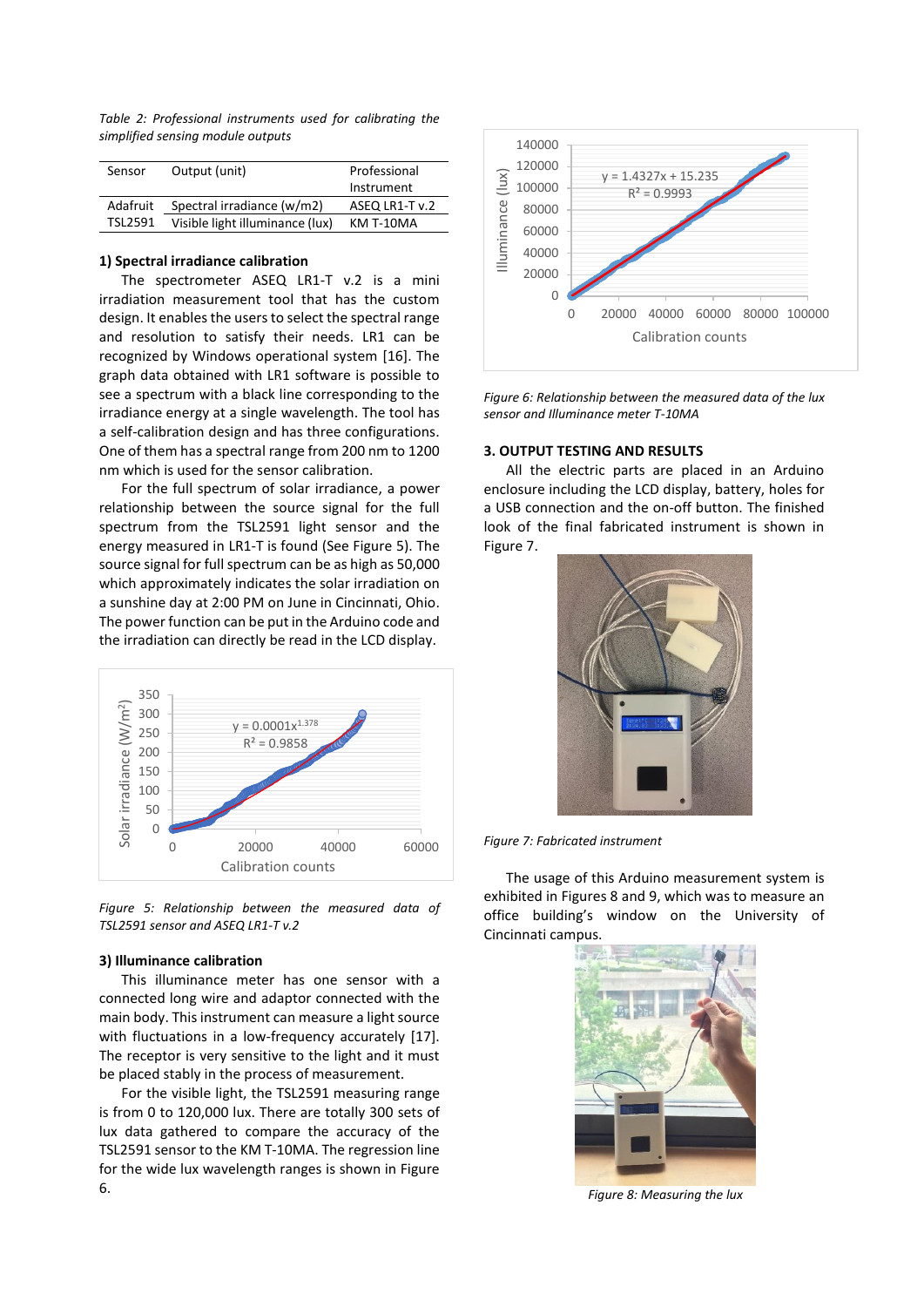

*Figure 9: Measuring heat lux*

It showed that the Arduino measuring system can obtain the parameters in terms of major window properties including U-factor, SHGC, and VT, with reasonable accuracy.

### **3.1 VT and SHGC measurement**

The two calibration equations for the TSL2591 light sensor to measure solar irradiance and illuminance were write into the Arduino code. The measurements for the two parameters outside and inside window are correspondingly compared with the measurement results from the tools of ASEQ LR1-T v.2 and KM T-10MA. And it showed the maximum difference between these two sets of data is less than 5% (see Table 3).

| Table 3: Illuminance and irradiance measurement |
|-------------------------------------------------|
|-------------------------------------------------|

|                    | Arduino | KM T-10MA      | <b>Difference</b> |
|--------------------|---------|----------------|-------------------|
| <b>Illuminance</b> | 1160    | 1201           | 3.40%             |
| (Lux)              | 5105    | 5280           | 3.30%             |
|                    | 28985   | 29770          | 3.60%             |
|                    |         |                |                   |
|                    | Arduino | ASEQ LR1-T v.2 | <b>Difference</b> |
| Irradiance         | 27 53   | ንՋ ዐፍ          | 4 Q%              |

| Irradiance          | 27.53  | 28.96  | 4.9% |
|---------------------|--------|--------|------|
| (W/m <sup>2</sup> ) | 138.76 | 142.48 | 2.5% |
|                     | 216.38 | 220.26 | 1.8% |

## **3.2 U-factor measurement**

The equation for the glass U-factor can be described as:

 $U=$  $T_2-T_3$  $($ T<sub>3</sub>−T<sub>1</sub>)∗R∗5.67</sub>  $(5)$ 

where, U-the U-factor of the glass (Btu/hr·ft<sup>2</sup>·°F); T2–the temperature of the block surface exposed to air

inside of the glass (in °C); T3–the temperature of the interface between the block and the glass (in °C);

T<sub>1</sub>-the outside glass surface temperature (in  $°C$ );

R-the thermal resistance of the 3D printed block (in  $W \cdot m^{-1} \cdot K^{-1}$ );

The three temperature  $T_0$ ,  $T_s$ ,  $T_i$  were recorded in a one-hour test for a double pane clear glass sample. The graphs including the three temperatures, the temperature difference, and U-value for three measurements are shown in the following Figure 10. The graph of U-factor indicates that a stable state is reached in a measurement time of around 35 minutes.







*Figure 10: Double pane clear glass measurement results*

The analysis of three measurement results is shown in Table 4. The maximum difference between the three results is 9.4%. The maximum difference of the test is larger than the criteria stated in ISO 9869, of which is 5% with minimum periods of 7 hours [18]. However, the criteria are obtained under the strict test environment. To approximately evaluate the window's energy performance by home owners, this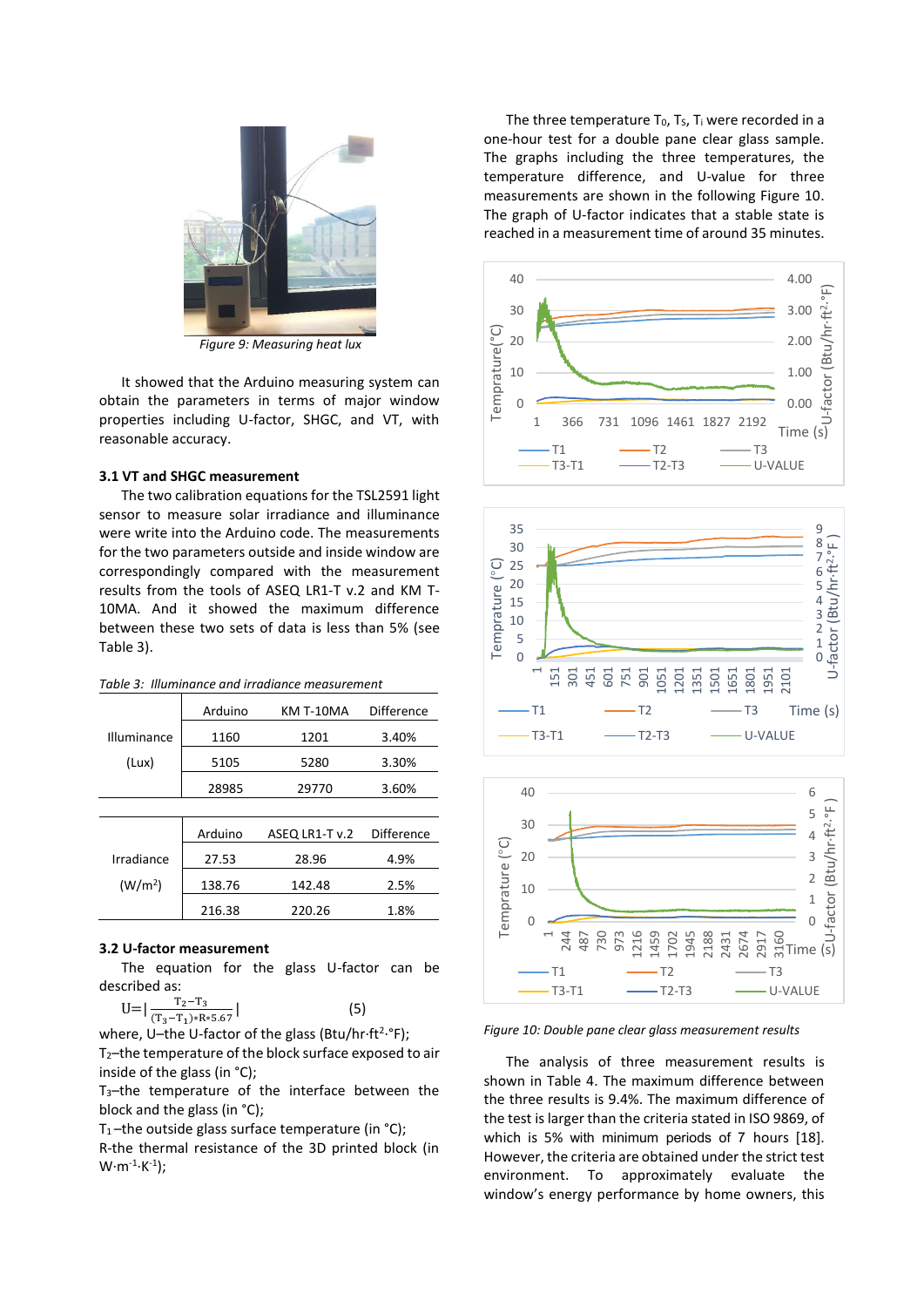| easy-to-operate and overall instrument trade-offs a |  |  |  |  |  |
|-----------------------------------------------------|--|--|--|--|--|
| fast-delivered result against accuracy.             |  |  |  |  |  |

| Table 4: Three measurements analysis |          |          |  |
|--------------------------------------|----------|----------|--|
|                                      | U-factor | Std. Dev |  |
| 1 <sup>st</sup> measurement          | 0.56     | 3.0%     |  |
| 1 <sup>nd</sup> measurement          | 0.58     | 2.5%     |  |
| 3 <sup>rd</sup> measurement          | 0.53     | 2%       |  |
| Average                              | 0.56     | 2.5%     |  |

## **4. DISCUSSION**

The total cost for all this measuring system including various sensors, enclosure, LCD display, Arduino board, battery and connection wires, and ABS is approximately \$60-100 depending on the selection of electronic element types and brands. The cost for the tools such as Hukseflux Model-TRSYS01, Fluxteq - Model PHFS, MAE - Model TLOGWLS for in-situ measurement ranges from \$1,200 to \$2,000. However, compared with these professional instruments, to achieve the best result, the designed instrument should be used within certain environmental conditions.

In principle, the U-factor can be obtained by measuring heat-flow using heat flux meter and recording the temperature on both sides of windows under steady state conditions. A new design to measure the heat flow is proposed in this paper. Since steady-state conditions are never achieved on site in practice, we have to assume that mean values of heat flow rate and temperatures over a long period of time give an estimate of the steady-state condition. That means the measuring environment should be relatively stable and also with the apparent temperature difference between interior and exterior.

The primary sensor for solar irradiance and visible lighting illuminance in this design is the TSL2591 light sensor. The sensor will be saturated under environmental conditions with direct and strong sunshine. Despite the constraint, this lux sensor is able to measure irradiance closely similar to that measured by the Illuminance meter T-10MA after calibration. The other sensor in this proposed system is PT100 RTD temperature sensor with ±0.5°C accuracy from -10°C to +85°C. RTD sensors with different configurations can be tested to improve its accuracy and stability.

#### **5. CONCLUSIONS**

In this paper, we have proposed a design and implementation of a low-cost and easy-to-use measuring approach and instrument to the home window's measurements. Test of the functionality and accuracy of this measure module showed that this simple and compact Arduino-based module can obtain major window properties including U-factor, SHGC, and VT, with reasonable accuracy. This study is the initial step of developing decision-making support tools for home energy efficiency upgrades.

Future work for this measuring system comprehends a more accurate and smaller surface temperature sensor to allow a more accurate measurement of the heat transferred through the glass. In addition, within the scope of Smart Cincy initiatives (a regional program in Ohio, U.S.), the U.S. Environmental Protection Agency Sensible Home project, and the NSF Photothermal Windows project we have established local community and high school outreach programs for disseminating home energy saving knowledge and information [19,20], promoting energy saving behaviors [21] and environmental sustainability awareness, and sharing useful low-cost toolkits and fabrication approaches. Engaging in these programs and projects, we will develop a series of DIY tools for in-situ building performance measurement associated with descriptive information and energy efficient retrofit strategies.

#### **Funding**

This work was supported by the U.S. National Science Foundation: CMMI1635089 and the Environmental Protection Agency: SU836940.

#### **REFERENCES**

1.Energy Advice for Owners of Older and Historic Homes (2017).https://archive.epa.gov/region5/sustainable/web/ht ml/energyadvice.html.

2. Han, D.-M., and Lim, J.-H. (2010). Smart home energy management system using IEEE 802.15.4 and ZigBee. IEEE Transactions on Consumer Electronics, 56(3), 1403–1410. 3. Kemis, H. et al. (2012). Healthcare Monitoring Application in Ubiquitous Sensor Network: Design and Implementation Based on Pulse Sensor with Arduino. Information Science and Service Science and Data Mining (ISSDM), 2012 6th International Conference on New Trends In. 34–38. 4. Adriansyah, A. and A. W. Dani. (2014). Design of Small Smart Home System Based on Arduino. Electrical Power, Electronics, Communications, Controls and Informatics

Seminar (EECCIS), 2014 121–25.

5. Ramli, K N, a Joret, and N H Saad. (2014). Development of Home Energy Management System Using Arduino: 12–15. 6. https://www.arduino.cc/en/Guide/Introduction

7. Abraham, S., & Li, X. (2014). A cost-effective wireless sensor network system for indoor air quality monitoring applications. Procedia Computer Science, 34, 165-171.

8. Urdiain, L. O., Romero, C. P., Doggen, J., Dams, T., & Van Houtven, P. (2012, September). Wireless sensor network protocol for smart parking application experimental study on the arduino platform. In 2nd International Conference on Ambient Computing, Applications, Services and Technologies.

9. Yawut, C., & Kilaso, S. (2011, May). A wireless sensor network for weather and disaster alarm systems. In International Conference on Information and Electronics Engineering, IPCSIT (Vol. 6, pp. 155-159).

10. Measuring Performance: National Fenestration Rating Council, <http://www.efficientwindows.org/nfrc.php>

11[. https://www.adafruit.com/product/1980](https://www.adafruit.com/product/1980)

12. <http://www.efficientwindows.org/shgc.php>